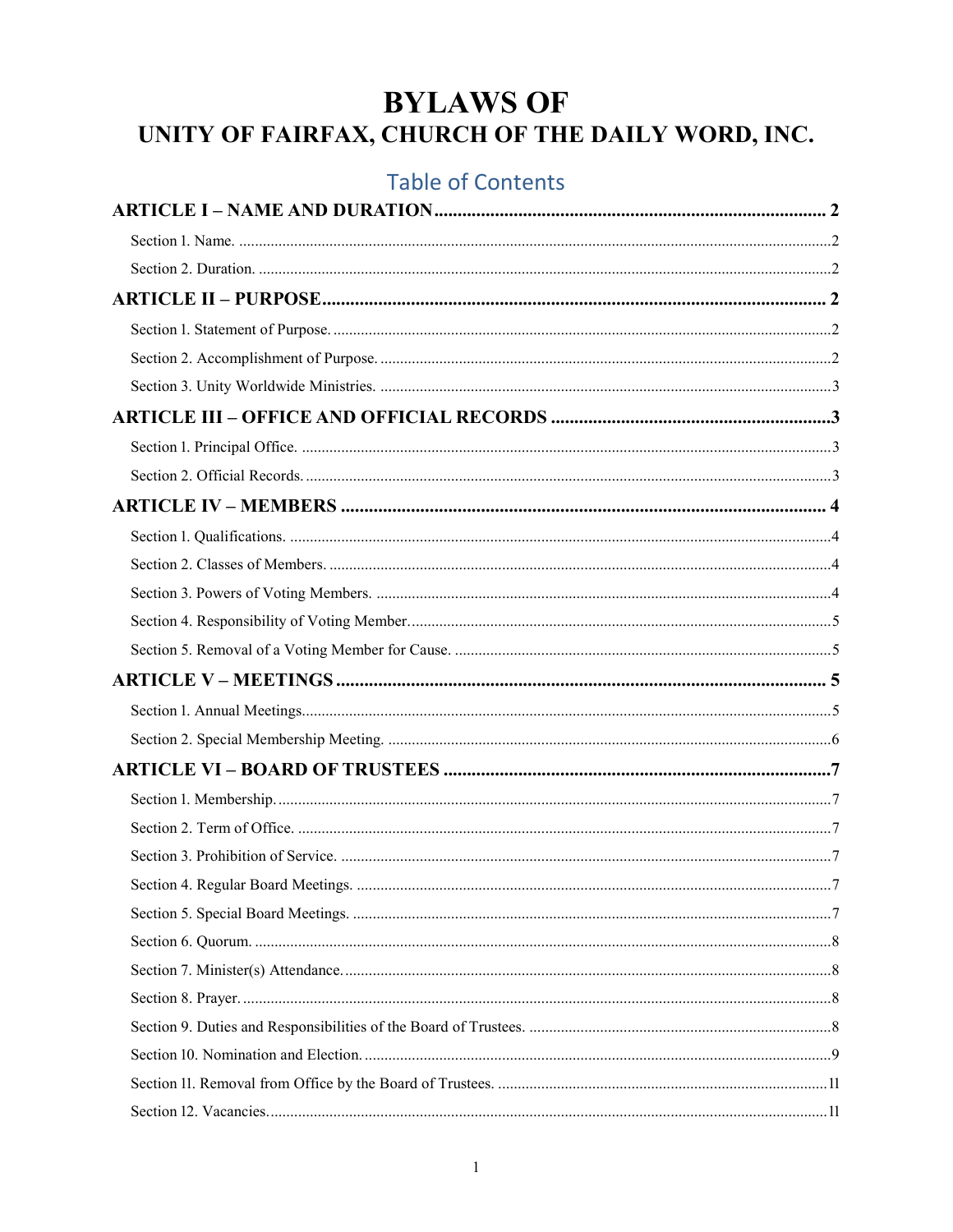| ARTICLE VII - ADMINISTRATION, MANAGEMENT, AND LEADERSHIP  13          |  |
|-----------------------------------------------------------------------|--|
|                                                                       |  |
|                                                                       |  |
|                                                                       |  |
|                                                                       |  |
|                                                                       |  |
|                                                                       |  |
|                                                                       |  |
|                                                                       |  |
|                                                                       |  |
|                                                                       |  |
| <b>ARTICLE XII - AUTHORITY TO DECLARE A STATE OF UNITY OF FAIRFAX</b> |  |
|                                                                       |  |
|                                                                       |  |

#### **ARTICLE I – NAME AND DURATION**

<span id="page-1-1"></span><span id="page-1-0"></span>**Section 1. Name.** The name of this association shall be Unity of Fairfax, Church of the Daily Word, Inc., hereinafter referred to as "Unity of Fairfax."

<span id="page-1-3"></span><span id="page-1-2"></span>**Section 2. Duration.** The Unity of Fairfax shall have perpetual existence.

#### **ARTICLE II – PURPOSE**

<span id="page-1-4"></span>**Section 1. Statement of Purpose.** The purpose of Unity of Fairfax, a Virginia corporation, is to teach the universal principles of Truth, as taught and demonstrated by Jesus the Christ and interpreted by Unity and the Association of Unity Churches, Inc. (DBA and hereafter referred to as Unity Worldwide Ministries, a nonprofit corporation organized and existing under the laws of the state of Georgia with headquarters at Lee's Summit, Missouri).

<span id="page-1-5"></span>**Section 2. Accomplishment of Purpose.** In the accomplishment of this purpose, Unity of Fairfax shall endeavor to conduct services of worship and classes of instruction and to demonstrate the principles of Truth by using them in the operation of the ministry and to adopt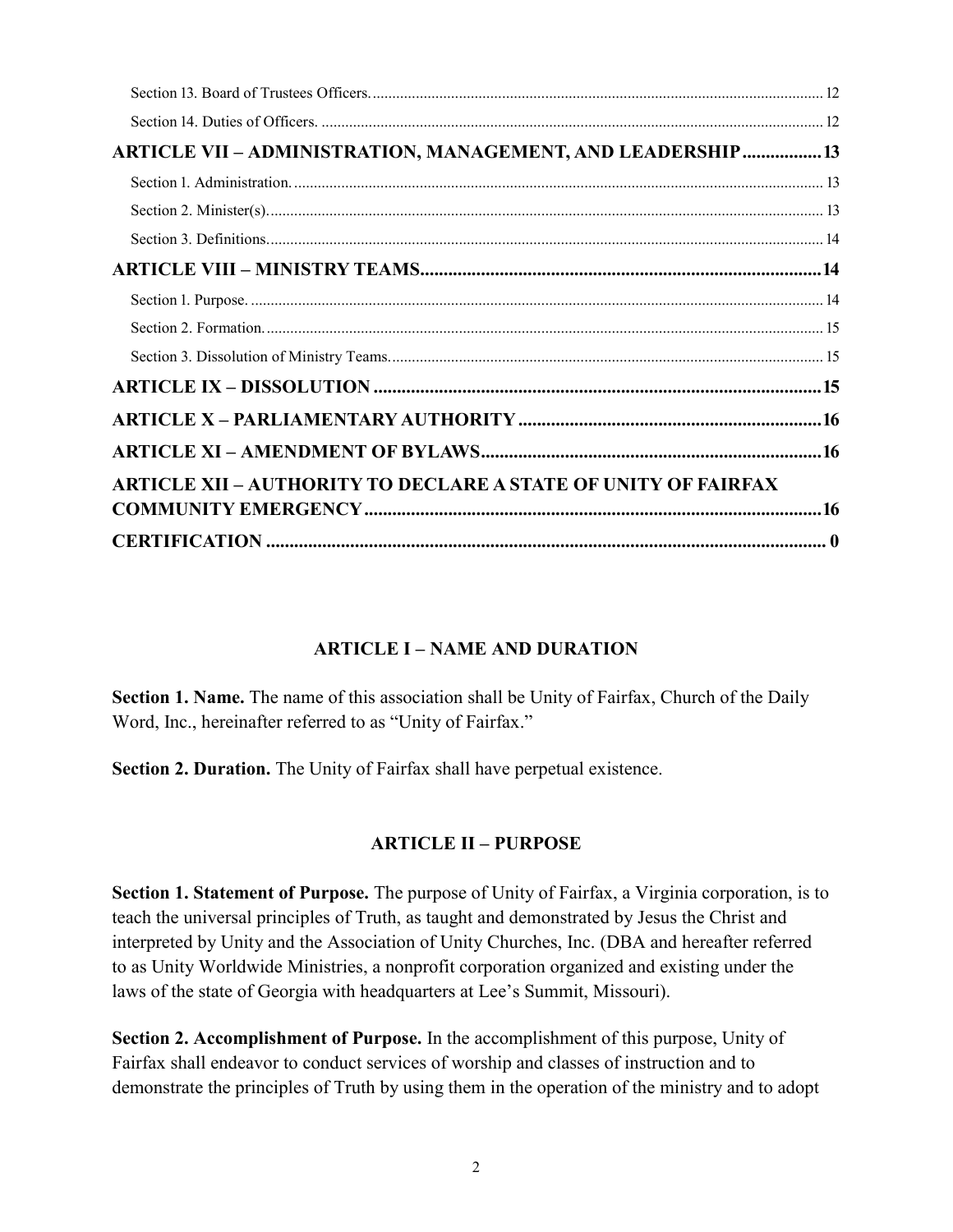other means that in the judgment of the minister will further the principles of practical Christianity among people everywhere.

<span id="page-2-0"></span>**Section 3. Unity Worldwide Ministries.** Unity of Fairfax shall be a part of the worldwide Unity movement and a member of Unity Worldwide Ministries, hereinafter referred to as "UWM." Any member of this ministry may call upon the resources and support of UWM through its Senior Minister or co-ministers, Board of Trustees, staff, or through direct communication with UWM.

In the spirit of cooperation, the operation and conduct of this ministry shall comply with the regulations and policies of UWM as outlined in the UWM bylaws, insofar as they do not conflict with the laws of the Commonwealth of Virginia.

- A. **Participation**. This ministry may have its voice heard and its wishes expressed in the membership meetings of UWM, and its members may participate in workshops, seminars, and classes designed to encourage and foster their spiritual development and that of the ministry.
- B. **Resources.** This ministry can benefit from its membership in UWM and its corresponding region through direct support, materials, and coaching regarding organization, finances, music, adult and youth education, church growth programs, ethics compliance, and other topics related to church function.
- C. **Leadership.** This ministry shall have as its leader an ordained or licensed Unity minister(s) approved for ministry employment by UWM or a person serving under special dispensation approved by UWM. For the purpose of these bylaws, the term "minister" shall include a person serving under special dispensation of UWM.
- D. **Teaching.** The principles of practical spirituality shall be taught through this ministry using methods, textbooks, literature, and other materials approved by UWM or by the Board of Trustees or the Senior Minister of Unity of Fairfax.
- <span id="page-2-1"></span>E. **Reports.** The ministry shall make annual reports to UWM as required.

## **ARTICLE III – OFFICE AND OFFICIAL RECORDS**

<span id="page-2-2"></span>**Section 1. Principal Office.** The principal office of the corporation will be fixed by the Board of Trustees. Said office shall be in the County of Fairfax, Commonwealth of Virginia, or at such other place within the Commonwealth of Virginia as the Board of Trustees hereafter shall designate. The Corporation may also have offices at such other place or places, as the Board of Trustees may from time to time designate.

<span id="page-2-3"></span>**Section 2. Official Records.** Records of membership, finances, donation, corporate minutes, the current Unity of Fairfax Policy Manual (hereinafter referred to as "Policy Manual"), and other records required by law or as designated by the Board of Trustees shall be maintained at the principal office of the corporation. Confidential documents are available only for use by the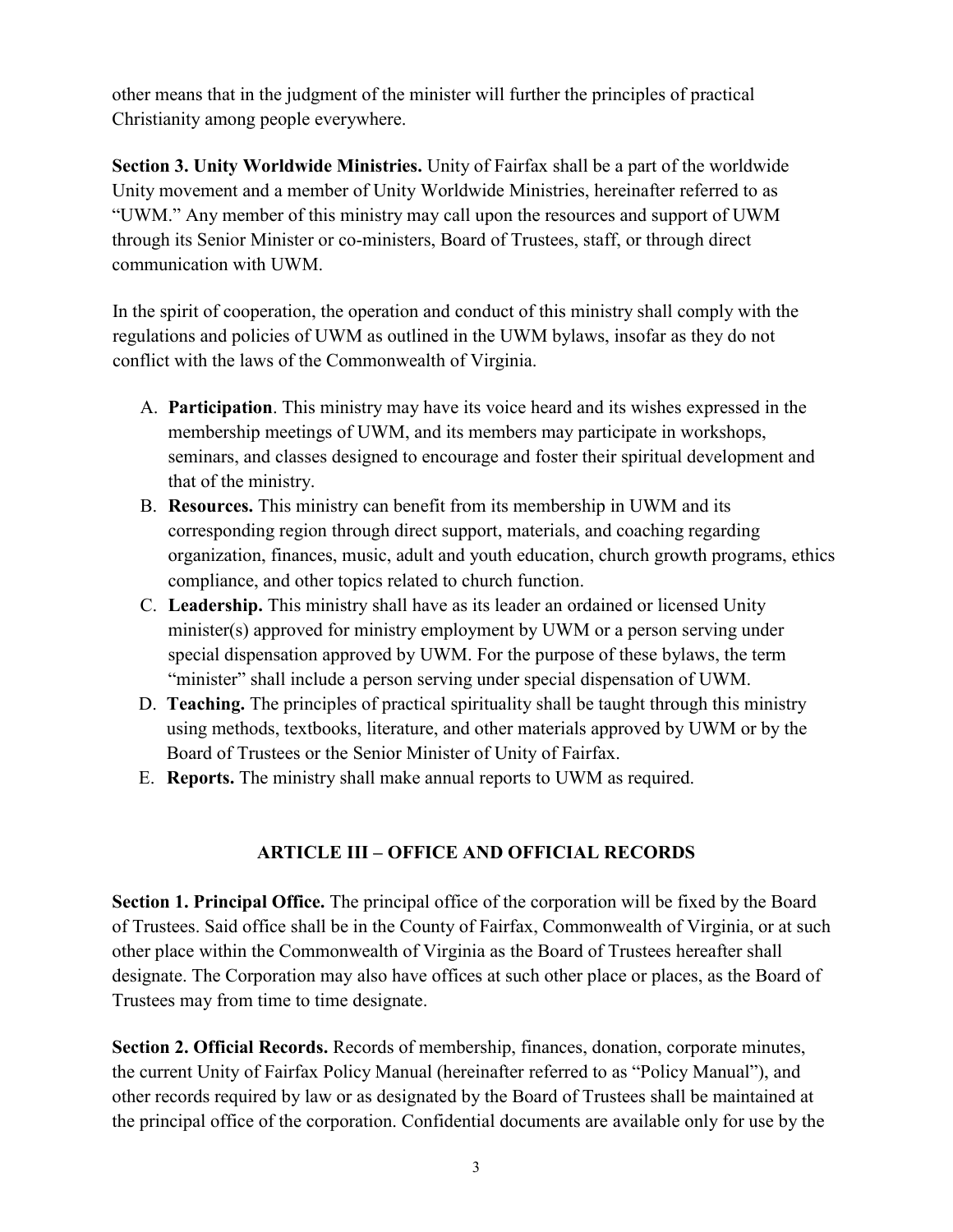<span id="page-3-0"></span>minister(s), Board members, or designated professional staff. Other documents are available to Voting Members upon request.

### **ARTICLE IV – MEMBERS**

<span id="page-3-1"></span>**Section 1. Qualifications.** A member of Unity of Fairfax will endeavor to live in accord with the Christ principles of love and truth as taught by Unity and further the work of this ministry through active interest, love, and support.

<span id="page-3-2"></span>**Section 2. Classes of Members.** There shall be two classes of members of this ministry: member and Voting Member.

- A. **Member.** Any person who states that he or she is a member of Unity of Fairfax shall be considered to be a member.
- B. **Voting Member.** Voting Members shall have all rights and powers as stated in [Article](#page-3-3)  [IV, Section 3.](#page-3-3) A member may become a Voting Member via any of the following provisions:
	- 1. Anyone desiring to be a voting member of Unity of Fairfax will satisfy membership requirements as outlined in the current Policy Manual.
	- 2. All staff ministers and licensed Unity teachers of Unity of Fairfax shall be Voting Members.
	- 3. All high school seniors, upon graduation from the Unity of Fairfax Y.O.U. program, shall be eligible to become Voting Members of Unity of Fairfax through a process determined by the Senior Minister and the Board.
	- 4. Any person who is a Voting Member of another Unity congregation, which is in good standing with UWM, can become a member of Unity of Fairfax through a process determined by the Senior Minister and the Board.

<span id="page-3-3"></span>**Section 3. Powers of Voting Members.** Each Voting Member of Unity of Fairfax shall have the following powers:

- A. To vote at any membership meeting at which the Voting Member is present;
- B. To vote via a proxy at any membership meeting provided that the Voting Member does not attend the meeting;
- C. Serve on ministry teams if selected; speak in debate at any membership meeting according to the rules provided for debate;
- D. Offer suggestions to the minister(s) or Board of Trustees as may seem advisable for the good of this ministry;
- E. Contact UWM regional representative or UWM directly for guidance, support, or information on available resources;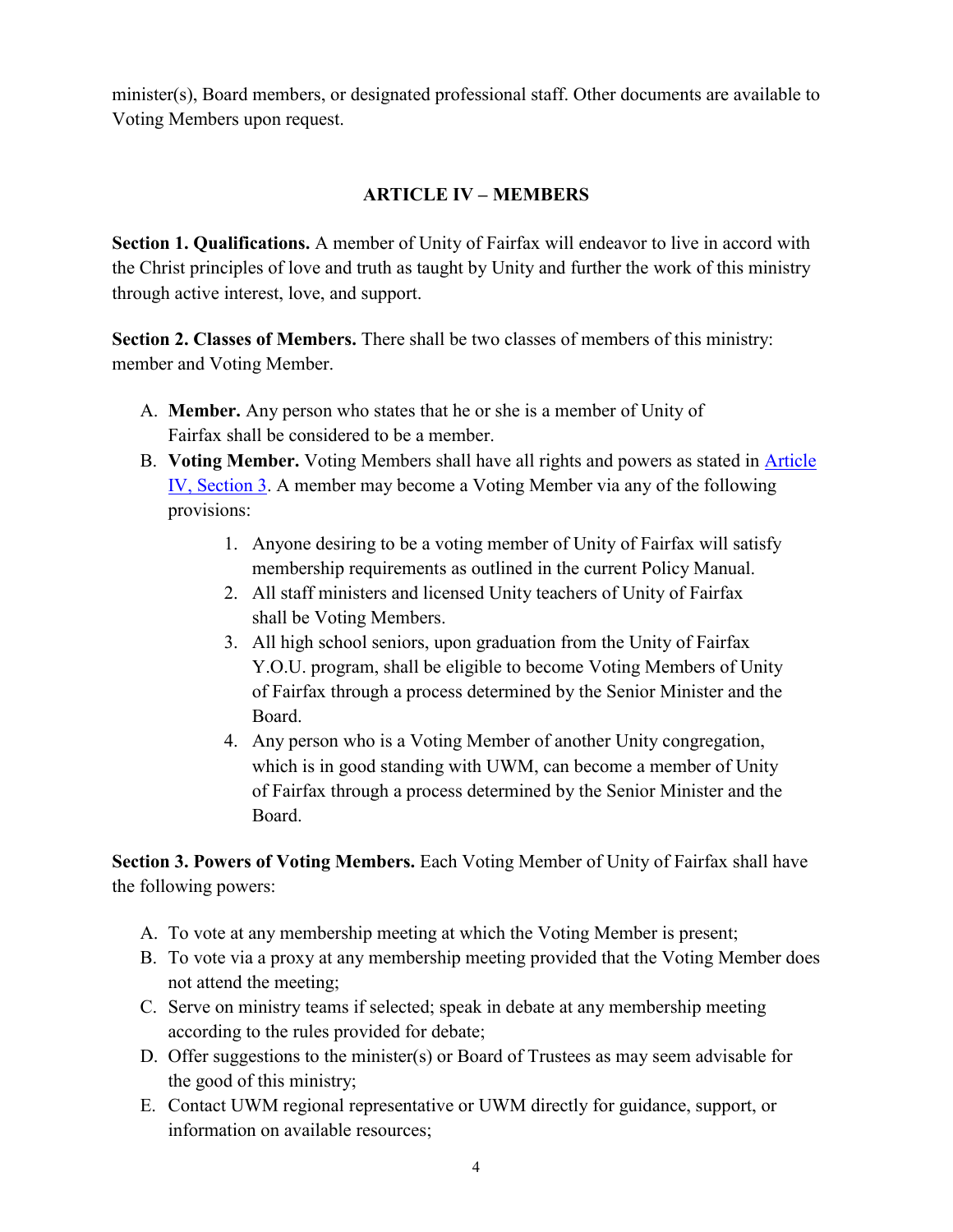- F. Participate in all activities and programs of the ministry; and
- G. Elect at any time to resign their status as a Voting Member.

<span id="page-4-0"></span>**Section 4. Responsibility of Voting Member.** To retain voting rights, each Voting Member must renew membership at least once every three years. Membership can be renewed in one of three ways:

- Attendance at the Annual Meeting
- Identifiable financial contribution during the calendar year of the Annual Meeting
- Renewal request received by the church office via an email from the email address recorded in the membership record, or a signed request submitted via US Mail, or a signed request given personally by the member to a representative from the church office staff

<span id="page-4-1"></span>**Section 5. Removal of a Voting Member for Cause.** A Voting Member may be removed for cause by the Board of Trustees. Prior to any vote concerning removal, the Voting Member in question must be notified by certified mail at least ten (10) days prior to the Board of Trustees meeting of the changes that may lead to removal of membership and thereafter be given an opportunity for a hearing before the Board. A two-thirds (2/3) vote shall be required for removal of membership provided that the Senior Minister is in agreement with this action.

## **ARTICLE V – MEETINGS**

<span id="page-4-3"></span><span id="page-4-2"></span>**Section 1. Annual Meetings.** There shall be one annual membership meeting each year.

- A. **Date and Location of Annual Meeting.** The annual membership meeting shall be held at the principal location of Unity of Fairfax, on the first Sunday in November. The meeting shall begin no later than one hour after the conclusion of the last regular service.
- B. **Notice.** Written notice stating the date, time, and place of the annual meeting will be made available to all Voting Members at least fifteen (15) days in advance of the meeting.
- C. **Quorum.** Those Voting Members present will constitute a quorum for the transaction of business at any annual membership meeting.
- D. **Presiding Officer.** The First Chair of the Board of Trustees shall serve as the presiding officer of the annual membership meeting.
- E. **Participation.** The right to speak in debate, make motions, and vote during annual meetings shall be restricted to those Voting Members present. The right of other persons to speak during membership meetings may be extended by a two-thirds (2/3) vote of the Voting Members present. UWM representatives have a right to speak when they have been invited by the Senior Minister or co-ministers, the Board of Trustees, or any Voting Member.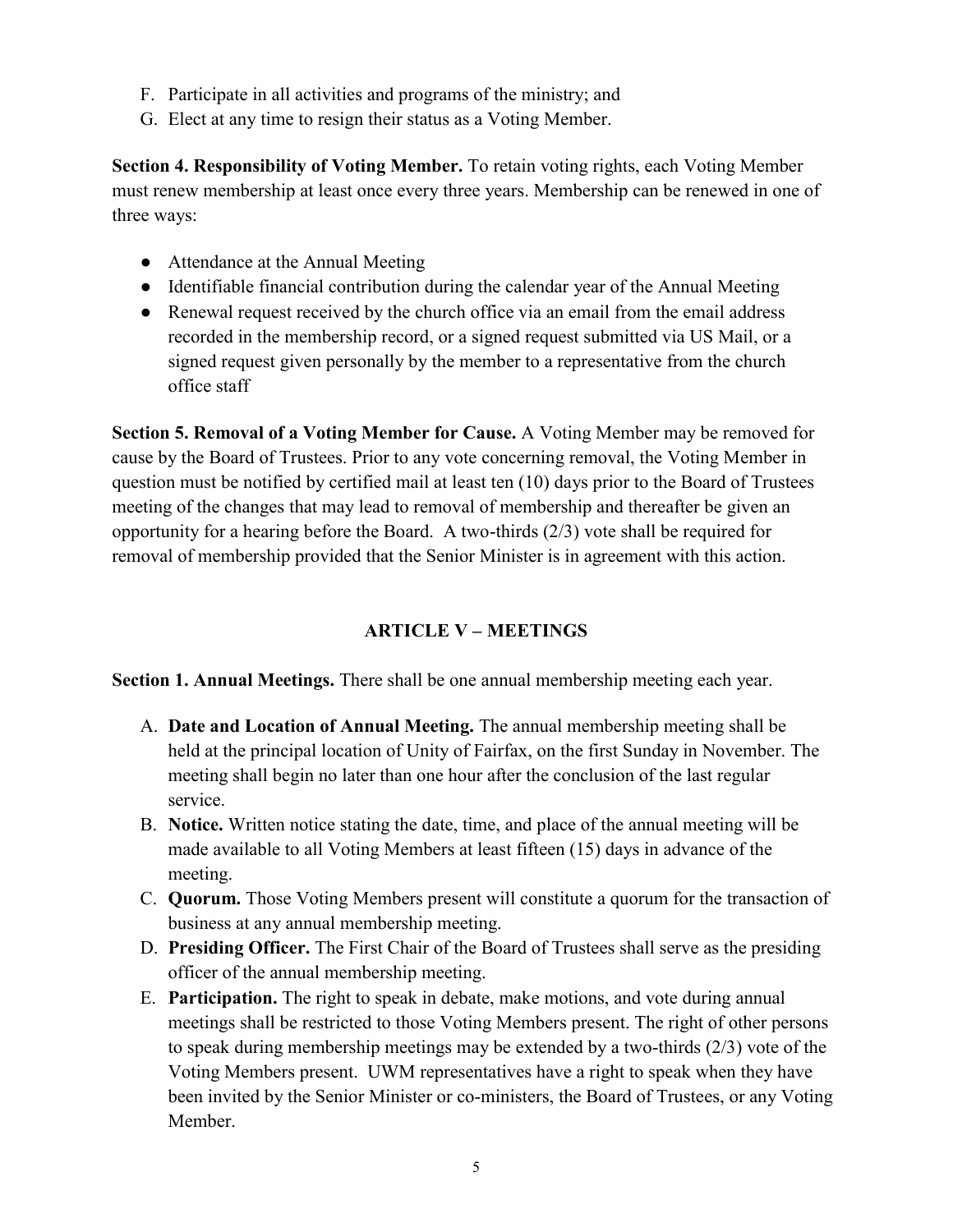- F. **Voting.** Unless otherwise provided in these bylaws, a majority vote of the Voting Members present and voting will be necessary for approval or disapproval of the action being voted upon. Each Voting Member, in addition to his or her own vote, may vote a maximum of one proxy vote. Such proxy must be completed and signed by one other Voting Member who does not attend the meeting. Absentee and electronic (Internet, email, fax, etc.) voting are not allowed.
- G. **Power and Authority**. Annual membership meetings shall have the power and authority to do all of the following:
	- 1. Elect members to the Board of Trustees;
	- 2. Approve proposed amendments to these bylaws;
	- 3. Approve by a two-thirds (2/3) vote any transaction regarding the sale, pledge, or proposed financing of real property belonging to this ministry that exceeds then percent (10%) of the previous year's income;
	- 4. Elect a member and an alternate, to serve on the Nominating Ministry Team;
	- 5. Override by a three-fourths (3/4) vote any action of the Board of Trustees provided that notice of the action to be voted upon is made available to all Voting Members at least fifteen (15) days prior to the meeting;
	- 6. Remove by a two-thirds  $(2/3)$  vote any or all trustee(s) from the Board of Trustees; and
	- 7. Vote on any matters officially brought to the attention of the membership.
- H. **Prayer.** In any annual membership meeting, the First Chair of the Board, minister(s), and UWM representative, or any member may request that action on an item of business be suspended while the membership enters into a time of prayer on the issue. Upon such request the First Chair will provide a period of prayer and silence.

#### <span id="page-5-0"></span>**Section 2. Special Membership Meeting.**

- A. **Requesting Special Meetings.** Any time the affairs of this ministry warrant, a special membership meeting may be requested through any of the following processes:
	- 1. By the Senior Minister;
	- 2. By a majority vote of the entire number of trustees currently serving on the Board of Trustees;
	- 3. By a petition signed by one-tenth (1/10) of the entire number of Voting Members and submitted to the Board of Trustees.
- B. **Calling Special Meetings.** Upon receiving proper request for a special membership meeting, the First Chair of the Board of Trustees shall call the meeting on behalf of the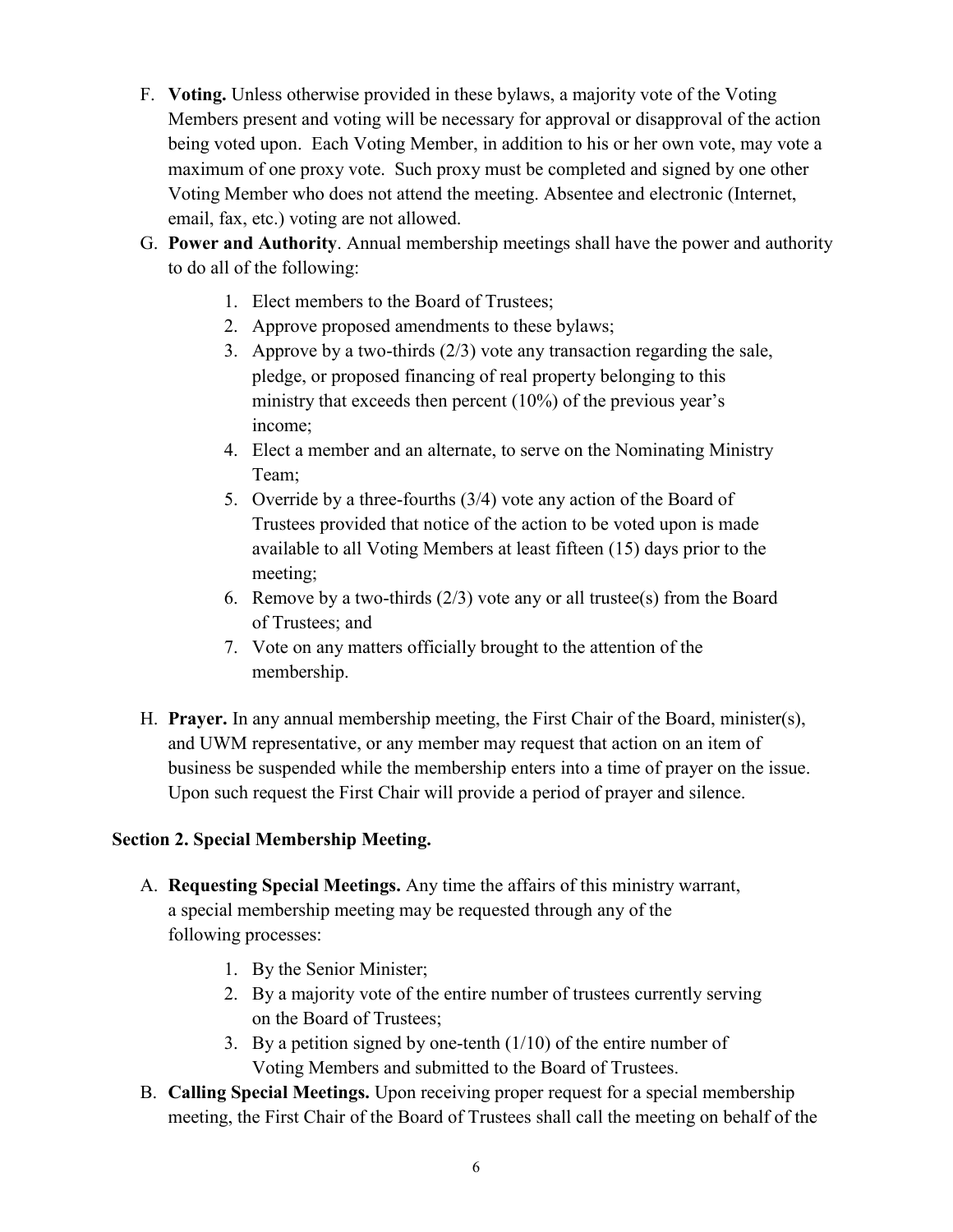requesting party within thirty (30) days of the receipt of the request. The location, notice, quorum, presiding officer, participation, voting, and prayer provisions for special membership meetings shall be the same as those for annual meetings.

<span id="page-6-0"></span>C. **Special Meeting Business.** Business conducted at a special meeting shall be limited to the pre-stated purpose(s) given in the meeting notice.

### **ARTICLE VI – BOARD OF TRUSTEES**

<span id="page-6-1"></span>**Section 1. Membership.** The Board of Trustees shall be composed of the Senior Minister or co-ministers and no fewer than six (6) other trustees elected from among the Voting Members of Unity of Fairfax at the annual membership meeting.

<span id="page-6-2"></span>**Section 2. Term of Office.** Elected trustees will hold office for three years, or until their successors have been elected and assume office. Trustees elected at any annual membership meeting shall take office on January 1 following their election. No elected trustee will serve more than two consecutive terms without an interval of one year between terms. Any person who serves on the Board more than half of a term shall be credited with having served a full term.

<span id="page-6-3"></span>**Section 3. Prohibition of Service.** The following persons are prohibited from serving on the Board of Trustees:

- Any active licensed Unity teacher;
- Relatives, significant others, or household members of any Board member or of any licensed Unity teacher;
- Individuals receiving compensation from the ministry with the exception of the Senior Minister or co-ministers;
- Relatives, significant others, or household members of any individual receiving compensation from the ministry.

<span id="page-6-4"></span>**Section 4. Regular Board Meetings.** Regular meetings of the Board of Trustees will be held at the principal executive offices of this ministry at a date and time mutually agreed upon by the Board of Trustees and the Senior Minister. Board Members may attend Board meetings electronically in accordance with the remote participation policy set forth in the Policy Manual.

<span id="page-6-5"></span>**Section 5. Special Board Meetings.** Special meetings of the Board will be called by the First Chair of the Board if requested by the Senior Minister or co-ministers; if requested by two or more trustees; or if the First Chair of the Board deems it necessary. All current Board members, including the Senior Minister or co-ministers, shall be given notice of any special Board meeting at least forty-eight (48) hours in advance of the meeting. Board members are permitted to attend special meetings via any electronic means mutually agreed upon by the Board of Trustees and the Senior Minister. The attendance of any member of the Board at the special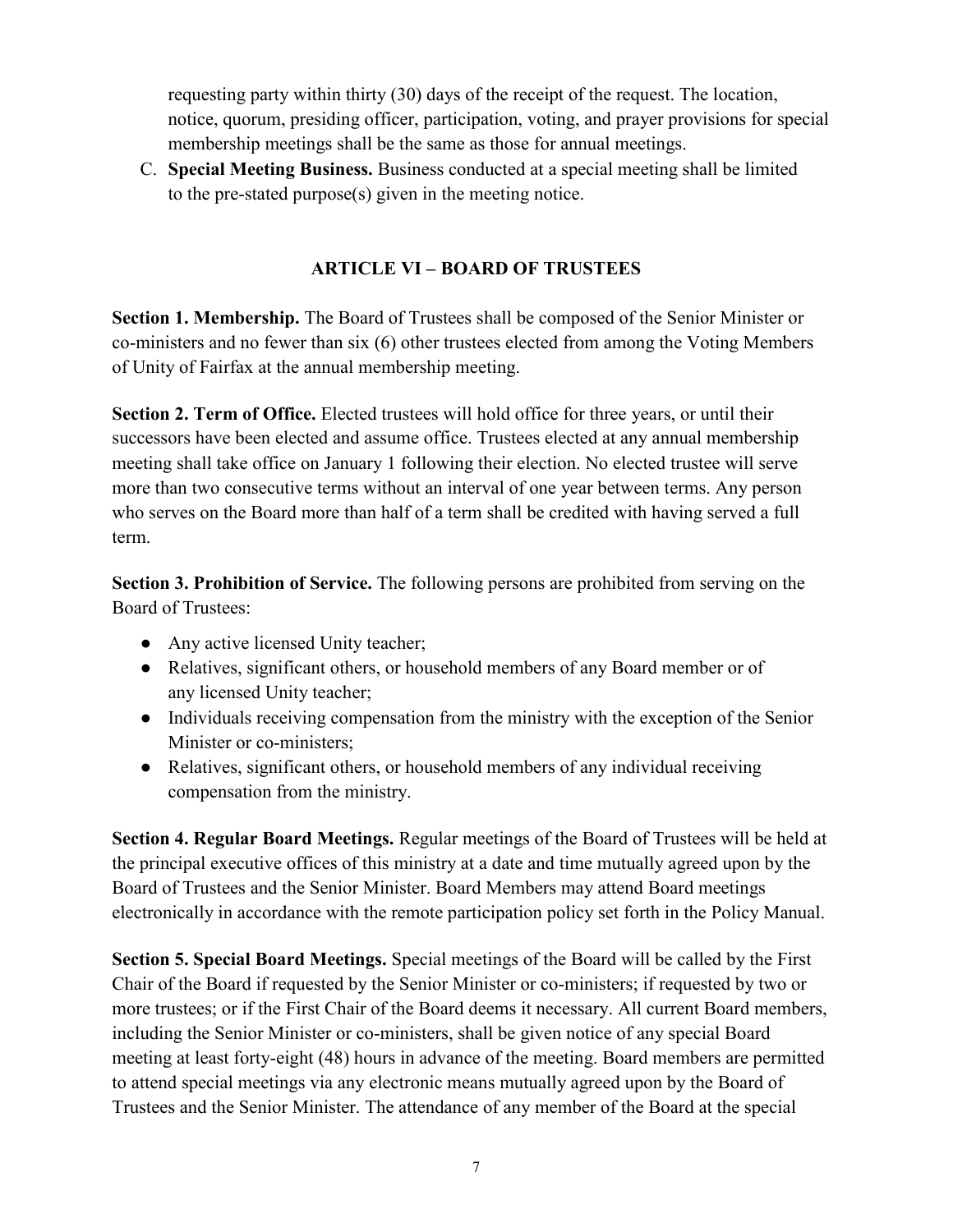meeting, either in person or via electronic means, shall serve as a waiver of this notice requirement.

<span id="page-7-0"></span>**Section 6. Quorum.** A majority of the total number of trustees currently serving shall constitute a quorum for the transaction of business. The vote of a majority of the trustees present shall be necessary for approval of the action being voted upon.

<span id="page-7-1"></span>**Section 7. Minister(s) Attendance.** The Senior Minister or co-ministers has/have the right to attend all Board meetings, with the exception of those meetings or portions thereof that pertain to determinations of the minister's salary and/or review of the minister's work record.

<span id="page-7-2"></span>**Section 8. Prayer.** It is important that in addition to adhering to the legal principles set forth in these bylaws, that the spiritual principles taught by Unity be utilized in the handling of decisions before the Board of Trustees. During the discussion of an item of business any trustee may request time for prayer about an issue. Upon such request the First Chair shall provide a period of prayer and silence.

<span id="page-7-3"></span>**Section 9. Duties and Responsibilities of the Board of Trustees.** As representatives of the membership, the Board of Trustees shall:

- A. Uphold the spiritual purpose of this ministry as stated in [Article II, Section 2](#page-1-5) of these bylaws;
- B. Uphold the highest best interests of the membership in conducting the business of this ministry;
- C. Be conversant with these bylaws and establish policy for the operation of this ministry;
- D. Be faithful in attendance at services as well as Board and membership meetings of this ministry;
- E. Determine the business needs of this ministry and authorize payment of funds for those purposes;
- F. Administer the real and personal property of this ministry;
- G. Make decisions regarding the sale, pledge, or proposed financing of real property belonging to this ministry provided that all decisions concerning the sale, pledge, or proposed financing of real property exceeding ten percent (10%) of the previous year's income shall be presented to the membership at a duly constituted membership meeting for final approval;
- H. Employ a licensed or ordained Unity minister(s) through cooperation with the employment management procedures of UWM;
- I. After a ministry and its Senior Minister or co-ministers have sought to reconcile differences and cooperated with the procedures and guidance of UWM, the Board of Trustees may terminate the employment of a Senior Minister or co-ministers by a twothirds  $(2/3)$  vote;
- J. After considering the recommendation by the Senior Minister or co-ministers, authorize funds for the financial support of staff positions;
- K. Establish the dates for the beginning and ending of the fiscal year;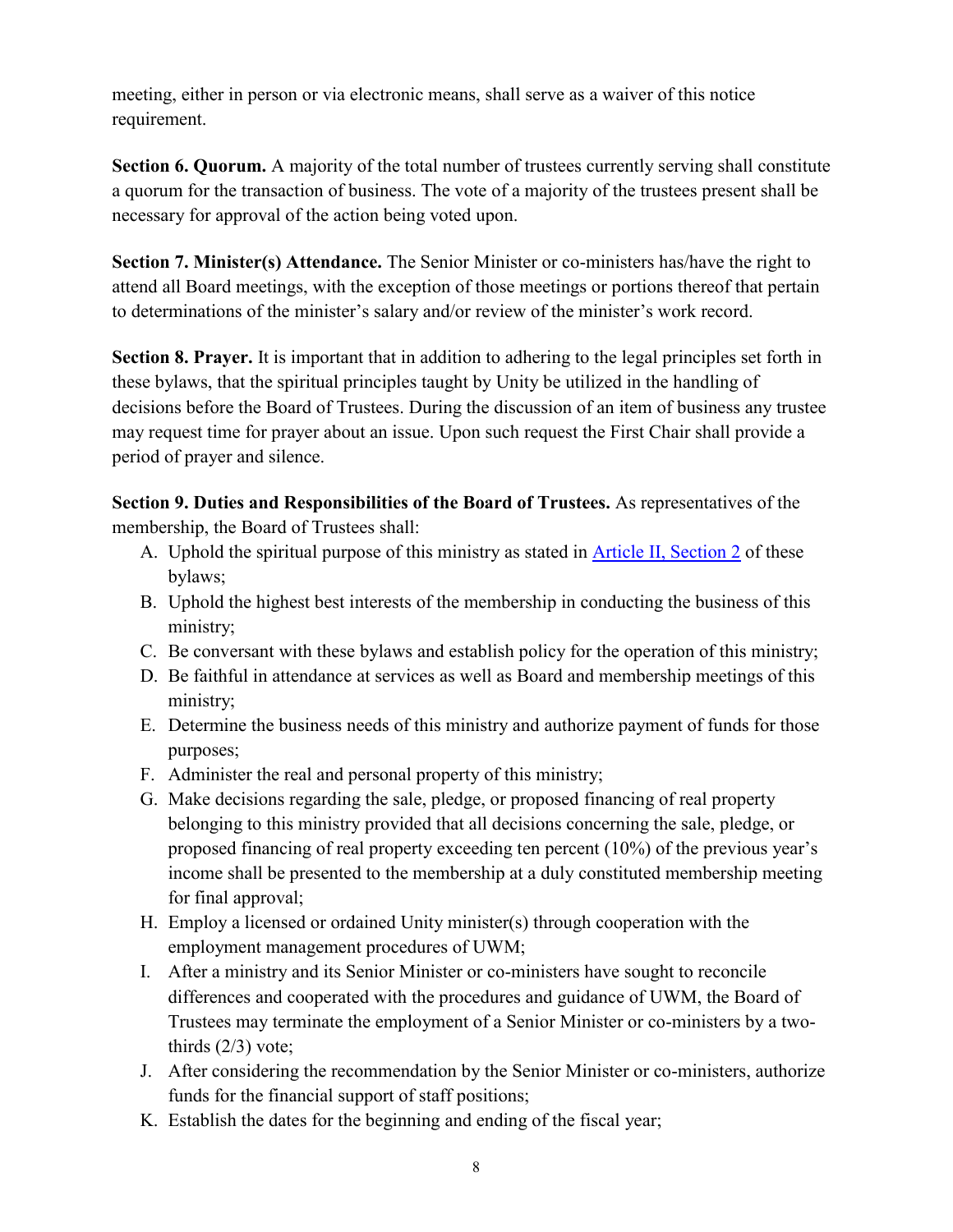- L. Cause to be prepared each year a complete financial statement with disclosures that will set forth the financial conditions and operations of the ministry;
- M. Cause to be prepared at least every five years a financial review and/or audit of the church financial conditions;
- N. Secure a fidelity bond or theft and dishonesty insurance for persons handling church funds;
- O. Approve applicants for membership;
- P. Elect officers of the Board;
- Q. Create such ministry teams as needed to support the functions and responsibilities of the Board;
- R. Seek UWM assistance in the event of a dispute adversely affecting the ministry;
- S. Attend and actively participate in ongoing Board education programs;
- T. Consider other issues brought to their attention by members of the congregation, by the Senior Minister or by members of the Board;
- U. Keep or cause to be kept an accurate record of Voting Members;
- V. Ensure church compliance with all Internal Revenue Service regulations;
- W. Secure liability insurance for all Board of Trustee members and minister(s);
- X. Take such other actions as may be deemed necessary for the best interests of this ministry;
- Y. Conduct regular community dialog meetings that are open to the entire congregation;
- Z. Make regular reports to the congregation on all activities and decisions impacting the life of the church.

## <span id="page-8-1"></span><span id="page-8-0"></span>**Section 10. Nomination and Election.**

## A. **Qualifications.**

- 1. **Mandatory Requirements.** To be eligible to be elected to the Board of Trustees, a person must be a Voting Member of Unity of Fairfax, sign the Code of Ethics, agree to adhere to the Policy Manual, and have a recorded financial contribution within the calendar year prior to the election.
- 2. **Desired Traits.** In addition, candidates for election shall endeavor to live in accord with the Christ principles of love and truth as taught by Unity; work to further the purposes of this ministry through active interest, love, and support; be a sincere and continuing student of Unity always remaining conversant with its teachings; and shall have demonstrated leadership capabilities within the church and/or another Unity congregation.

## <span id="page-8-2"></span>B. **Nominating Ministry Team.**

1. **Selection**. A Nominating Ministry Team will be formed at least three months prior to the annual membership meeting. The ministry team will consist of the Senior Minister or co-ministers and three Voting Members selected in the following manner: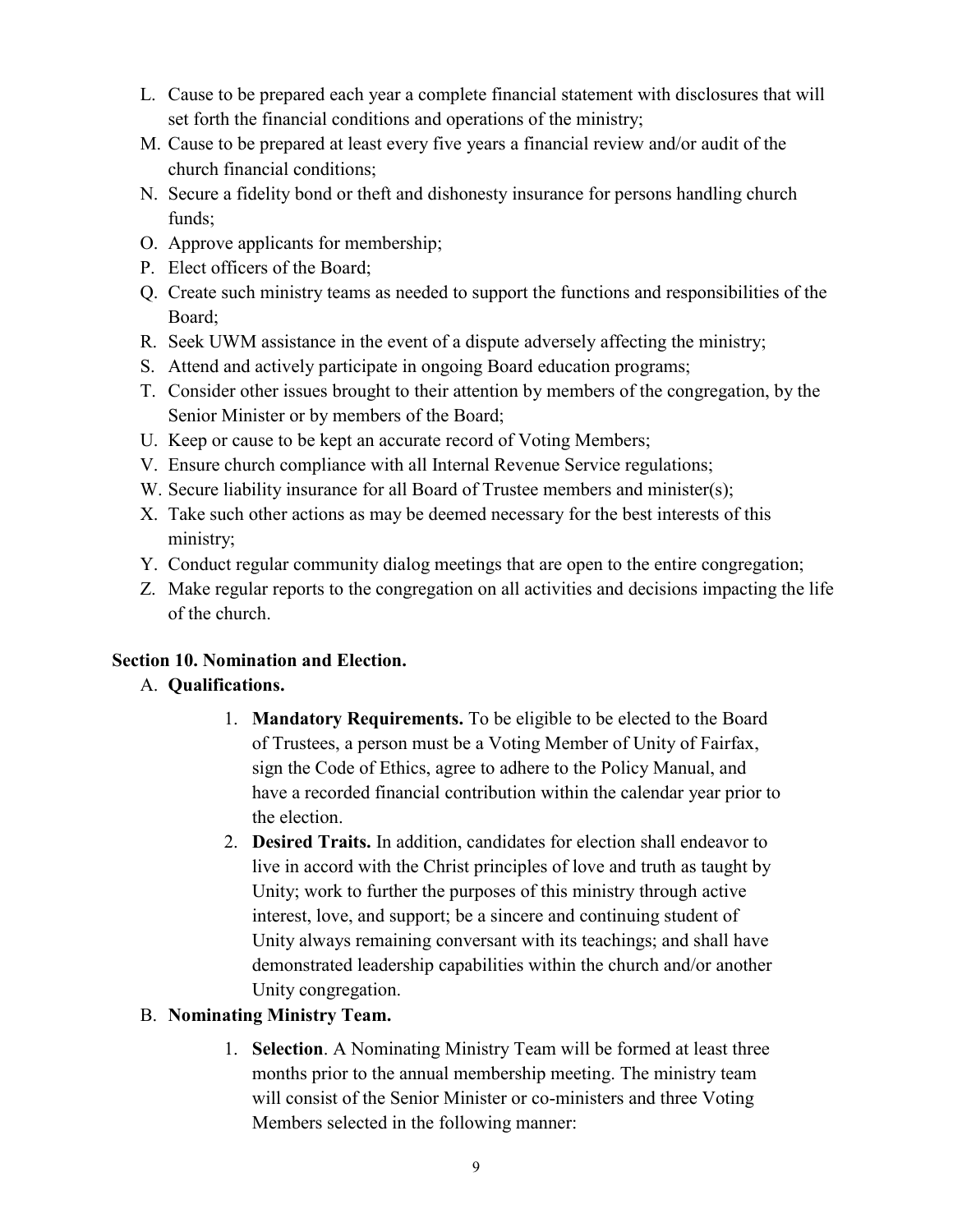- a) At the annual membership meeting, the membership shall select from among the Voting Members of the ministry one member and one alternate to serve on the Nominating Ministry Team for the following year's election. In the event the person elected to serve becomes unavailable, the alternate shall serve. If the alternate also becomes unavailable to serve, the Board will elect a person from among the Voting Members who is not a current member of the Board to fill the vacancy.
- b) The Board will elect one of its trustees to serve on the Nominating Ministry Team.
- c) Together with the Senior Minister or co-ministers, the above two ministry team members will select from among the Voting Members a third person to serve on the Nominating Ministry Team.
- d) In the event of an interim Board, the Nominating Ministry Team shall complete its selection process within thirty (30) days from the establishment of the interim Board.

#### <span id="page-9-0"></span>2. **Duties and Responsibilities.**

- a) **Search.** The Nominating Ministry Team will initiate a search for at least two qualified candidates for nomination as members of the Board of Trustees. The report of the Nominating Ministry Team will be made available to all Voting Members at least fifteen (15) days prior to the annual membership meeting. The purpose of the Nominating Ministry Team is to fill out the slate for election. Any member nominated who meets the criteria set forth in [Article VI,](#page-8-1)  [Section 10.A](#page-8-1) shall be put forth on the ballot. Nominations may come from another voting member or candidates may be self-nominated.
- b) **Election Procedure.** The Nominating Ministry Team will execute its duties as defined in [Article VI, Section 10.B.2.a](#page-9-0) in accordance with the procedure for Nominating Ministry Team in the Policy Manual, which is subject to the approval of the Board of Trustees. These procedures will prescribe the communication goals for the Nominating Ministry Team to adequately inform the membership about the candidates and provide opportunities for the candidates to meet with members prior to the election at the annual meeting.
- <span id="page-9-1"></span>C. **Nomination Procedure.** The presiding officer of the annual membership meeting shall:
	- 1. Read Article VI, Sections [10.A](#page-8-1) and [10.D](#page-10-2) of these bylaws just prior to beginning the process of nomination and election;
	- 2. Call upon the Chair of the Nominating Ministry Team to offer the ministry team's nominations;
	- 3. Call for additional nominations from the floor, and;
	- 4. Turn the meeting over to the Chair of the Nominating Ministry Team to conduct the election and announce the results.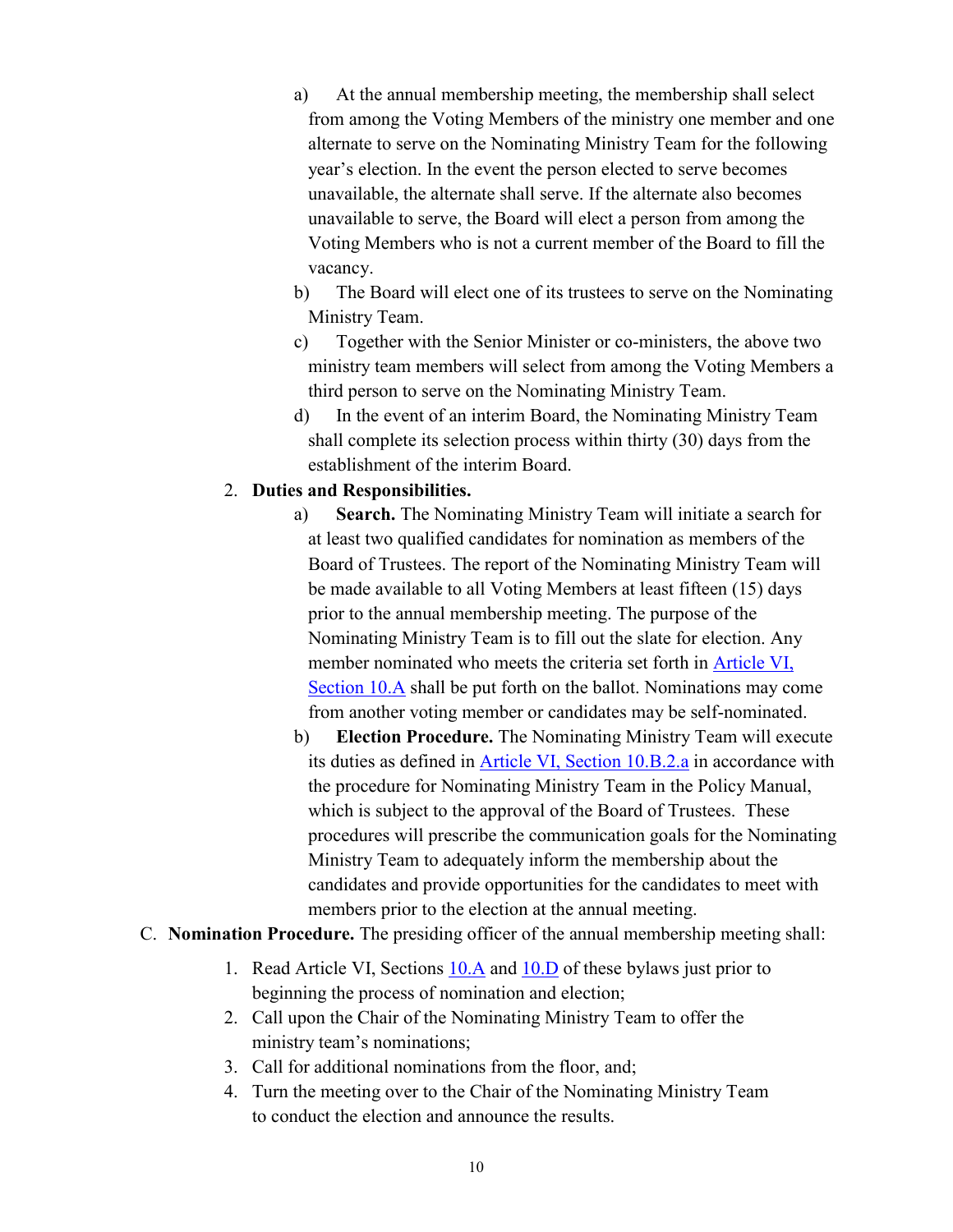#### <span id="page-10-2"></span>D. **Election Ministry Team.**

- 1. **Election Requirements.** Election of Board of Trustee positions is held as part of the annual meeting. The election shall be by secret ballot if there are more candidates for full or partial term openings. The result of the vote shall be announced to the annual meeting.
- 2. **Election Procedure.** The procedures for the conduct of an election are prescribed in the Policy Manual as proposed by the Nominating Ministry Team and approved by the Board of Trustees.

<span id="page-10-0"></span>**Section 11. Removal from Office by the Board of Trustees.** Any trustee may resign at any time. In addition, any trustee may be removed by the Board of Trustees due to three absences from regular Board meetings within one calendar year, or because of a failure to fulfill the duties of the office.

#### <span id="page-10-1"></span>**Section 12. Vacancies.**

- A. Should one or two vacancies occur among the elected members of the Board of Trustees, the Board shall select qualified replacements to fill the position(s). A majority vote shall be necessary for election. Replacements shall serve out the remaining term of the member they were elected to replace.
- B. Should the total number of trustees fall below four (this includes the Senior Minister), two special membership meetings will be called, as prescribed below:
	- 1. The first meeting will occur within thirty (30) days. The purpose of this meeting shall be:
		- a) To elect interim Board members.
		- b) To constitute or reconstitute the Nominating Ministry Team (see [Article VI, Section 10.B\)](#page-8-2).
		- c) To set the date for a second meeting. The second Special Membership meeting will be held no later than seventy-five (75) days after the first meeting.
	- 2. The Nominating Ministry Team shall:
		- a) Complete their search for Board nominees within thirty (30) days of the first Special Membership meeting.
		- b) The results of their work shall be made available to all Voting Members within forty-five (45) days.
	- 3. The Board members will be elected at the second of these Special Membership meetings (see Article VI, Sections [10.C](#page-9-1) and [10.D\)](#page-10-2). If the regular annual meeting of this ministry should be scheduled in this time period, then Board elections will be held at the regular annual meeting of this ministry.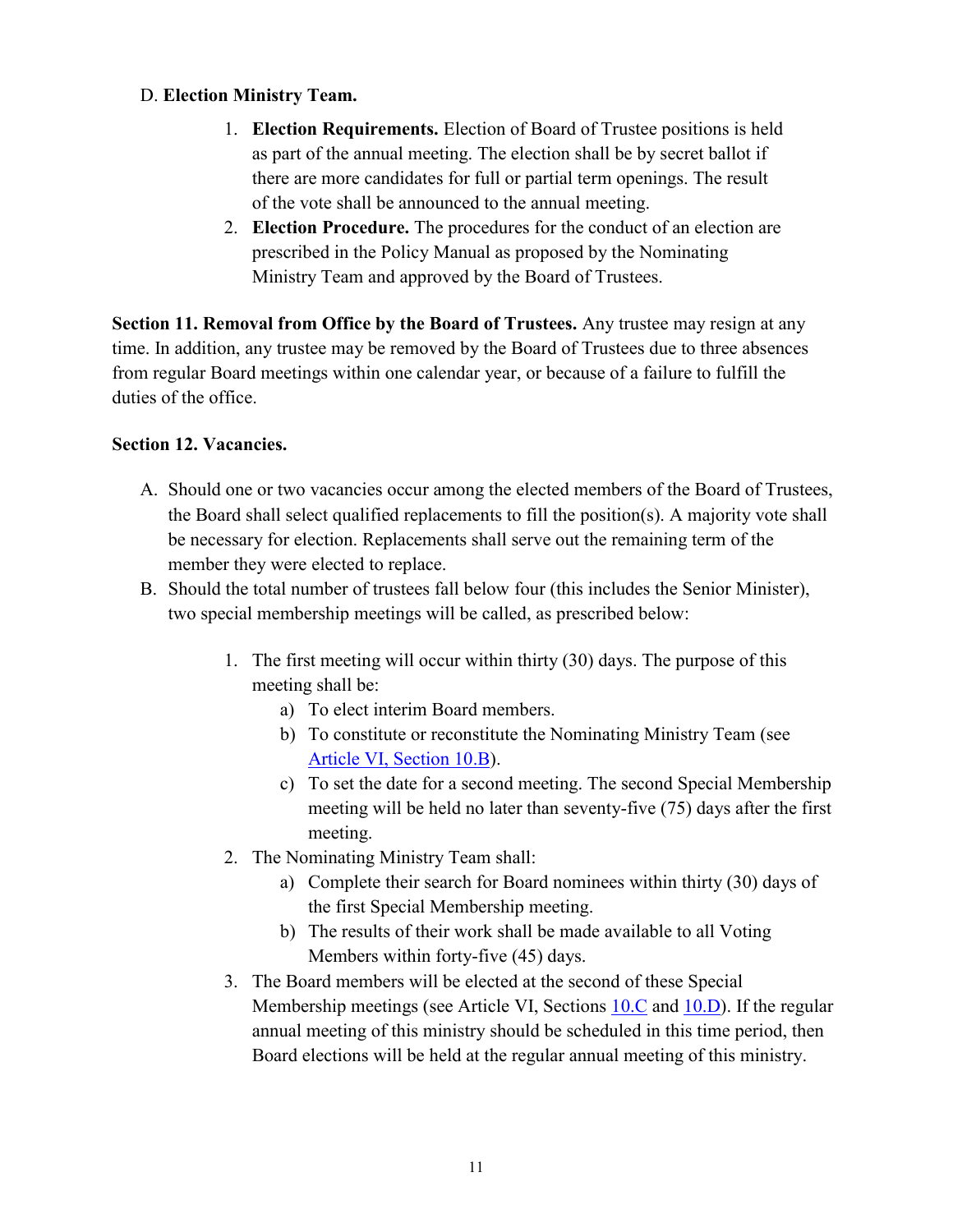C. **Election Procedure.** The candidate receiving the largest number of votes will fill the longest unexpired term; the candidate receiving the next highest number of votes receives the next longest term. This procedure is followed until all vacancies are filled.

<span id="page-11-0"></span>**Section 13. Board of Trustees Officers.** The officers of the Board of Trustees shall be a First Chair, a Second Chair, a Secretary, and a Treasurer. All officers will be selected in a manner determined by the Board at the first Board meeting after the annual meeting or at a special meeting called for the purpose of selecting officers. The term of office shall be one year or until successors are elected.

#### <span id="page-11-1"></span>**Section 14. Duties of Officers.**

- A. **First Chair.** The First Chair shall preside at all Board of Trustees meetings; preside at all membership meetings; appoint members of ministry teams with the advice of the Board; serve as an ex-officio member of all ministry teams except the Nominating Ministry Team; sign such papers and documents upon proper authorization as may be necessary; and be responsible for the planning of Board orientation, retreats, and workshops.
- B. **Second Chair.** The Second Chair shall assist the First Chair in the performance of that officer's duties; perform all the duties of the First Chair of the Board in the absence of the First Chair; and succeed to the office of First Chair in case the office of the First Chair becomes vacant. In such a case, a new Second Chair will be elected from among the remaining trustees to fill the remainder of the unexpired term.
- C. **Secretary.** The Secretary shall keep, or cause to be kept, an accurate record of the minutes of all Board and membership meetings; hold in custody and be responsible for all reports, contracts, other legal papers, and the meeting minute books which will be kept at the principal executive office of the ministry at all times or in such other depository as prescribed by the Board; attend to all official business as directed by the Board; and, keep or cause to be kept an accurate record of Voting Members.
- D. **Treasurer.** The Treasurer shall be custodian of all funds belonging to this ministry; pay out or cause to be paid out funds authorized by the Board; keep, or cause to be kept, a record of all financial transactions; submit a monthly financial report at each regular Board meeting; submit a financial report covering the last complete fiscal year to the annual membership meeting; and account for, or cause to be accounted for by the appointment of qualified persons, all funds received being responsible to assure that they are deposited in accounts authorized by the Board. When counting ministry funds there should be at least two (2) persons present, as approved by the Board or the Senior Minister.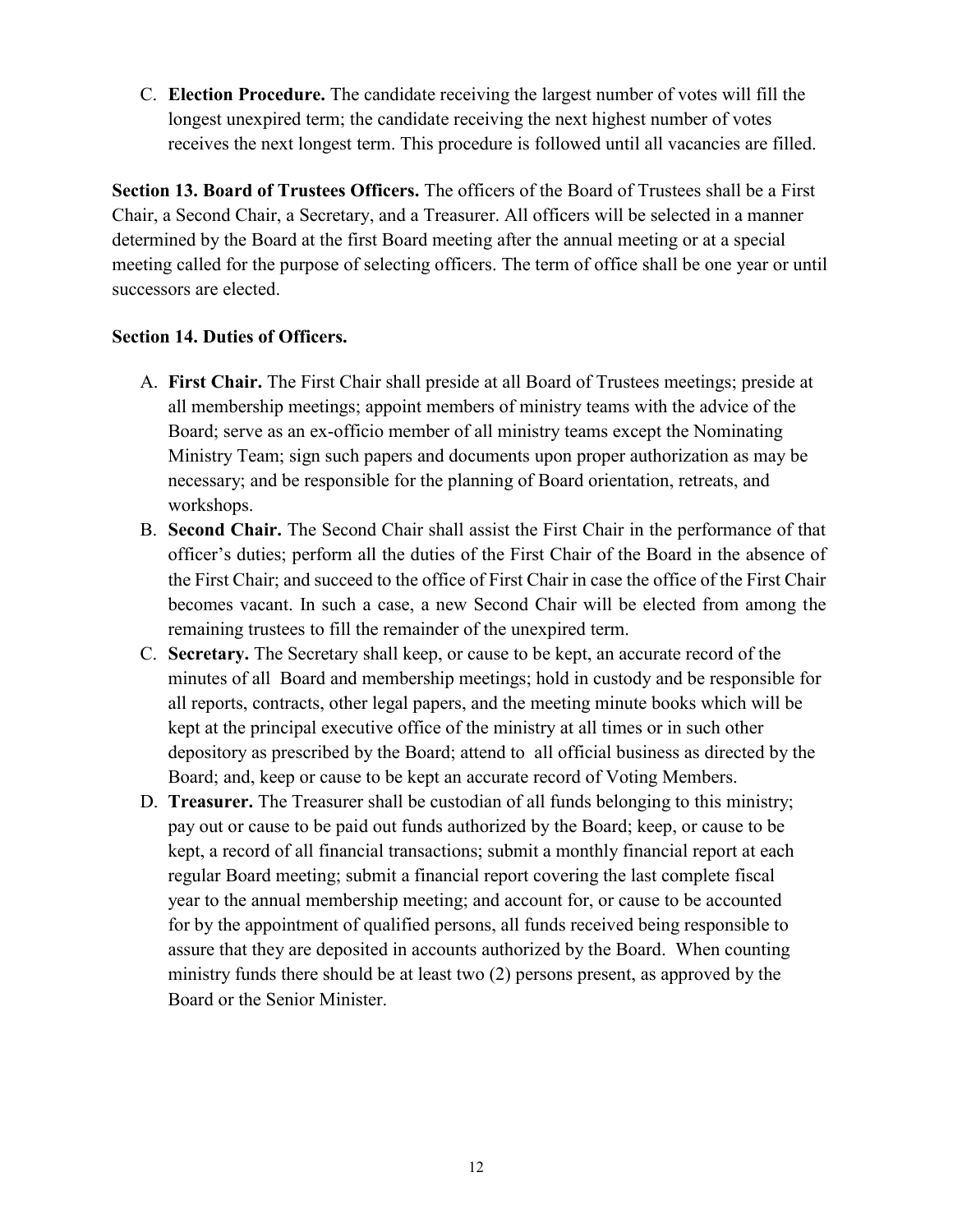#### <span id="page-12-0"></span>**ARTICLE VII – ADMINISTRATION, MANAGEMENT, AND LEADERSHIP**

<span id="page-12-1"></span>**Section 1. Administration.** The administration of Unity of Fairfax shall be vested in the Senior Minister or co-ministers as the administrative director(s), and the Board of Trustees elected from the membership.

#### <span id="page-12-2"></span>**Section 2. Minister(s).**

- A. **Senior Minister or Co-ministers.** The Senior Minister or co-ministers will be duly licensed or ordained Unity minister(s).
	- 1. **Duties.** As the spiritual leader(s) of this ministry, the Senior Minister or co-ministers will be responsible for the scheduling, conduct, and content of services, classes, and all other activities that further the purpose of this ministry. As administrative director(s), the minister(s) shall:
		- a) Be responsible for the complete functioning of this ministry, including the hiring and termination of all employees including associate or assistant ministers;
		- b) Serve as voting member(s) of the Board of Trustees on all matters except their own employment, or that of their successor(s);
		- c) Create ministry teams related to these duties;
		- d) Appoint the members of such ministry teams;
		- e) Serve as ex-officio members of all ministry teams;
		- f) Be responsible for seeking UWM assistance in the event of a dispute adversely affecting the ministry.
	- 2. **Selection.** The Board of Trustees shall select the Senior Minister or co-ministers following the employment procedures for ministerial personnel of UWM.
	- 3. **Compensation.** The compensation of the Senior Minister or coministers employed by this ministry shall be set by the Board of Trustees.
- B. **Associate and/or Assistant Ministers.** Associate and/or assistant minister(s) will be duly licensed or ordained Unity minister(s) who function(s) with less responsibility than the Senior Minister or co-ministers.
	- 1. **Duties.** The associate and/or assistant minister(s) will perform the duties and fulfill the responsibilities assigned them by the senior or co-ministers.
	- 2. **Compensation.** To the extent funded by the Board, the compensation of the associate and/or assistant minister(s) shall be fixed by the Senior Minister or co-minister(s).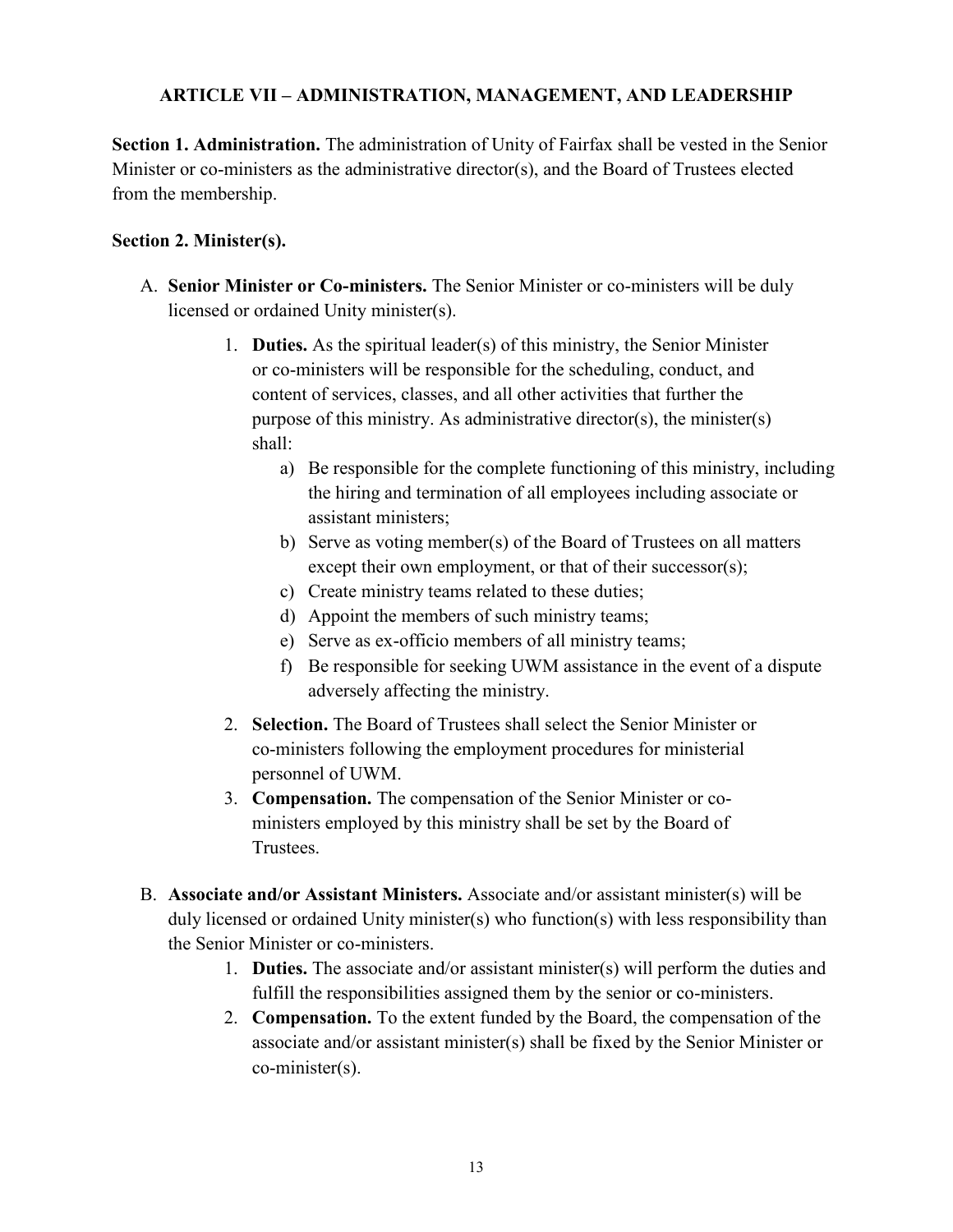#### <span id="page-13-0"></span>**Section 3. Definitions.**

- A. **A Unity Ministry.** A member ministry in UWM will have a duly ordained or licensed Unity minister, or a person serving under special dispensation as its Spiritual Leader.
- B. **Senior Minister.** A Unity minister duly ordained, licensed, or serving under special dispensation, by UWM (or Unity School of Christianity prior to July 1, 1966), who assumes the spiritual and administrative leadership role in a member ministry. This leader works in conjunction with the Board of Trustees of the member ministry, and is to oversee the teaching, preaching (lesson), worship services, healing, counseling, prayer, administrative, and fellowship activities of the ministry.
- C. **Co-Minister.** In shared partnership ministries, a Unity minister duly ordained or licensed by UWM (or Unity School of Christianity prior to July 1, 1966), who equally assumes the spiritual and administrative leadership role with another co-minister in a member ministry. These leaders work in conjunction with the Board of Trustees of the member ministry, and oversee the teaching, preaching (lesson), worship services, healing, counseling, prayer, administrative, and fellowship activities of the ministry.
- D. **Associate Minister.** In ministries with more than one minister, a Unity minister duly ordained or licensed by UWM (or Unity School of Christianity prior to July 1, 1966), serving in a member ministry. The Associate Minister may be equal in ability, but functions with less responsibility than the Senior Minister. The Associate Minister reports to the Senior Minister, who determines the scope of the associate's responsibilities.
- E. **Assistant Minister.** In ministries with more than one minister, a Unity minister duly ordained or licensed by UWM (or Unity School of Christianity prior to July 1, 1966), serving in a member ministry. The skills and/or experience of the Assistant Minister may be less than those of the Senior Minister. The assistant may be placed in a specialized service area of the ministry, i.e., pastoral visitation, or administrative support. The skills of the assistant are, therefore allowed to develop for a more comprehensive range of ministry service of the assistant, and the ministry.

#### **ARTICLE VIII – MINISTRY TEAMS**

#### <span id="page-13-2"></span><span id="page-13-1"></span>**Section 1. Purpose.**

The purpose of a Ministry Team is to prayerfully promote the current Mission/Vision Statement of the Unity of Fairfax and/or to facilitate the furtherance of the Unity Movement and Unity teachings. Ministry Teams may serve within or outside the church.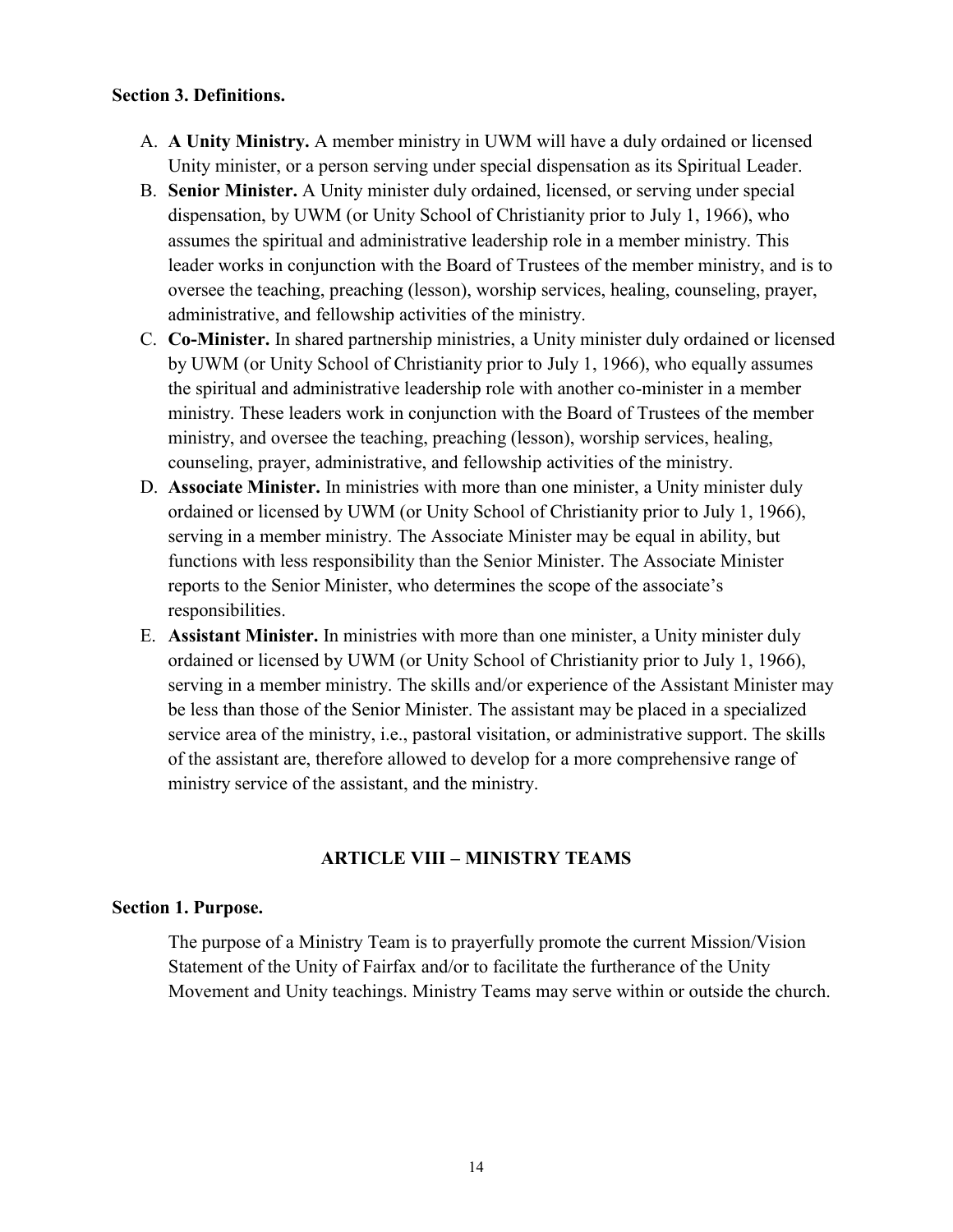#### <span id="page-14-0"></span>**Section 2. Formation.**

With the exception of the Nominating Ministry Team, ministry teams may be formed:

- 1. By appointment of the Senior Minister.
- 2. By appointment of the Board of Trustees.
- 3. By independent formation of a team of members of Unity of Fairfax.

Ratification by the Board of Trustees is required for Ministry Teams to function as agents of Unity of Fairfax and to receive funds from the church. Each Ministry Team must provide the Board of Trustees with a current written Mission/Vision Statement and a Team leadership plan. The Board may request revision or clarification of the team's current Mission/Vision Statement or leadership plan before ratifying the team.

Participation in Ministry Teams by members and non-members of the Church shall be at the discretion of each Ministry Team.

#### <span id="page-14-1"></span>**Section 3. Dissolution of Ministry Teams.**

Ministry Teams may be dissolved in the following ways:

- 1. The Ministry Team fulfills its mission.
- 2. Voluntary dissolution by the Ministry Team itself.
- 3. By the Board of Directors if any of the following conditions are met:
	- a. The Ministry Team engages in unethical conduct.
	- b. The Ministry Team departs from its declared mission without Board consent.
	- c. The Ministry Team is unable to fulfill its mission.

#### **ARTICLE IX – DISSOLUTION**

<span id="page-14-2"></span>In the event that this corporation is dissolved, all property and funds remaining after the payment of the debts of the corporation will be delivered to UWM, a nonprofit corporation organized under the laws of the State of Georgia, for religious and educational purposes. Such funds or property will be for the use and benefit of UWM as may be determined by its Board of Trustees, in alignment with current policies and procedures. UWM will make available according to its current policies and procedures, funds for the reestablishment of a Unity ministry in Fairfax County, Virginia. Should UWM no longer exist, any assets remaining of this corporation after dissolution will be disposed of by a court of competent jurisdiction of the County in which the principal executive offices of the corporation are then located and shall be used exclusively for such purposes or distributed to such organization or organizations, as said court shall determine, which are organized and operated exclusively for purposes set out in Section 5.01(c) (3) of the Internal Revenue Code of 1954.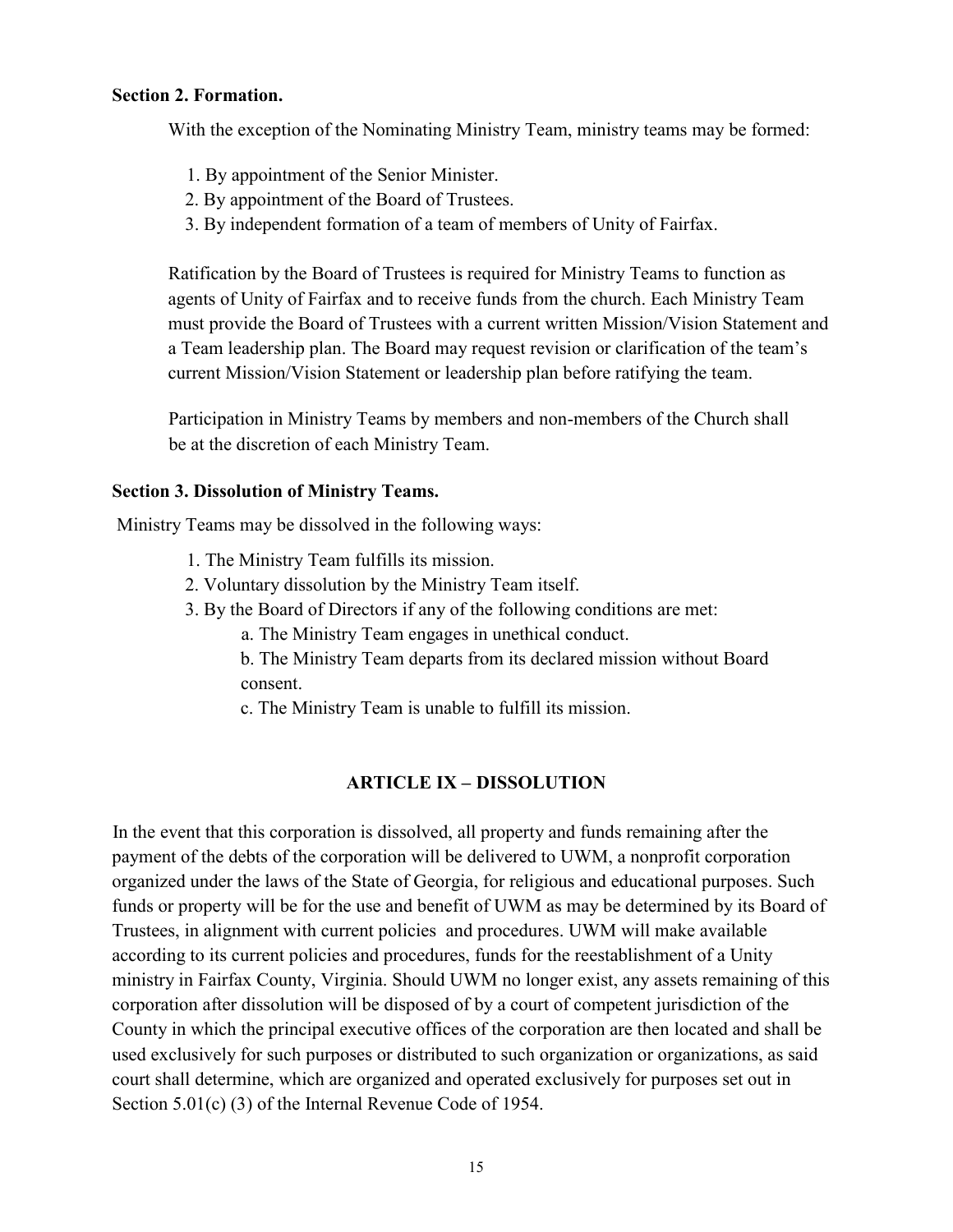#### **ARTICLE X – PARLIAMENTARY AUTHORITY**

<span id="page-15-1"></span><span id="page-15-0"></span>The rules contained in the current edition of *Robert's Rules of Order Newly Revised* shall govern the meetings of this corporation in all cases to which they are applicable and in which they are not inconsistent with these bylaws and any special rules of order the corporation may adopt.

#### **ARTICLE XI – AMENDMENT OF BYLAWS**

Any amendment(s) to or general revision of these bylaws may be adopted at any annual or special membership meeting provided that written notice setting forth the exact wording of such proposed amendment(s) or general revision has been made available to all Voting Members at least fifteen (15) days prior to the meeting at which they will be considered. An affirmative vote of two-thirds (2/3) of the Voting Members present and voting will be necessary to adopt any amendment(s) to or general revision of these bylaws.

#### <span id="page-15-2"></span>**ARTICLE XII – AUTHORITY TO DECLARE A STATE OF UNITY OF FAIRFAX COMMUNITY EMERGENCY**

The Senior Minister and the First Chair of the Board of Trustees have the authority to declare a state of Unity of Fairfax community emergency which will allow for override of normal attendance, nomination, and voting procedures for any meetings of the voting membership or Board of Trustees. If a Senior Minister is not in place, then this authority will rest with the First Chair plus two additional members of the Board of Trustees. A state of Unity of Fairfax community emergency shall, for this Amendment, be hereafter identified as any local government, state government, national government or governmental agency having such power to declare emergency powers, and in which said authorities have notified the public that travel to and/or assembly is considered hazardous and/or dangerous and require or recommend cessation of such activity. Other emergencies may entail situations affecting the safety of the minister(s), staff and/or church members, whereby assembly on the grounds of worship for the church is considered perilous due to circumstances such as acts of nature, fire, water and/or sewer and/or natural gas and/or other utilities disruptions or other unforeseeable physical circumstances. Notice of the emergency, and specifications for attendance, nomination, and voting, along with the notice of each meeting that is affected, will be communicated to the staff and members as quickly as possible via electronic and/or other means and methods available at said declaration of a state of Unity of Fairfax community emergency as outlined herein.